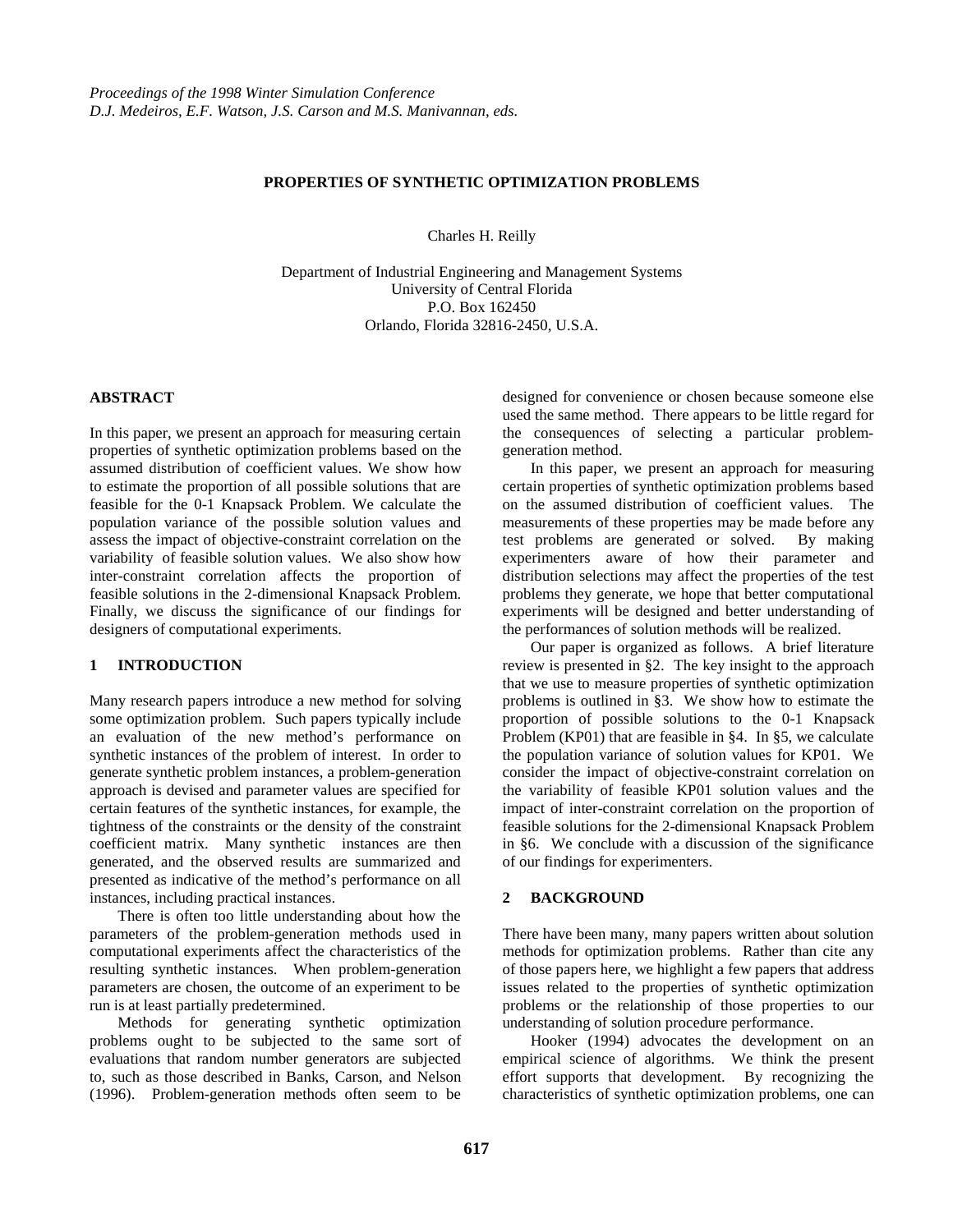better interpret the results of computational experiments and better assess the true capabilities and limitations of solution methods.

Loulou and Michaelides (1979) demonstrate that the distribution of values of one coefficient type can affect the performance of heuristics, even when the expected value of the coefficients is unchanged.

Martello and Toth (1979, 1981, 1988, 1997), Balas and Martin (1980), and Balas and Zemel (1980), Reilly (1991), Rushmeier and Nemhauser (1993), Amini and Racer (1994), Cario *et al.* (1995), and Pisinger (1997) are some of the papers that include an investigation of the effect of coefficient correlation on solution procedure performance.

Reilly (1997) shows how the parameters chosen for common implicit correlation induction problem-generation methods affect the implied population correlation between the objective function and constraint coefficients for some classical optimization problems. Reilly (1998) shows how various correlation induction methods affect the distribution of objective-constraint coefficient ratios in KP01 instances.

Pilcher and Rardin (1992) describe a procedure that uses random cuts to generate symmetric traveling salesman problem instances with known optimal solution values based on a partial description of the polytope of solutions.

#### **3 BASIC APPROACH**

For the most part, we confine our attention to the 0-1 Knapsack Problem (KP01):

Maximize 
$$
\sum_{j=1}^{n} c_j x_j
$$
  
Subject to  $\sum_{j=1}^{n} a_j x_j \le b$   
 $x_j \in \{0,1\}, \forall j$ ,

where all  $c_j > 0$ , all  $a_j > 0$ ,  $\sum_j c_j > b$ , and

max  $_{i}$  { $a_{i}$ }  $\leq b$ . We assume that the  $c_{i}$ s are i.i.d. realizations of some random variable  $C$  and that the  $a_i$ s are i.i.d. realizations of some random variable *A* . We denote the expected values of *C* and *A* as  $\mu_c$  and

 $\mu_A$ , respectively. The variances of *C* and *A* are denoted  $\sigma_c^2$  and  $\sigma_A^2$ .

Suppose that a  $0-1$   $n$  -vector is drawn at random from the set of all possible 0-1 solution vectors to KP01. The probability that any of the components of the vector drawn at random has value 0 is 0.5. Similarly, the probability that any of the components of the vector drawn at random has value 1 is 0.5. Therefore, the value of each vector component may be viewed as the outcome of an independent Bernoulli trial where the probability of a success and the probability of a failure are identical.

We use the notion of drawing a  $0-1$  *n*-vector at random to determine what proportion of the possible solutions to KP01 are feasible and how much variability there is among possible solution values. We consider the impact that inducing correlation between the objective and constraint coefficients has on the variability of feasible solution values. Finally, we consider how inter-constraint correlation in the 2-dimensional Knapsack Problem affects the proportion of feasible solutions.

#### **4 PROPORTION OF FEASIBLE SOLUTIONS**

When instances of KP01 are generated, the right-hand-side value in the constraint is usually set using some rule like:

$$
b = t \sum_j a_j ,
$$

where  $0 < t < 1$ . A typical value for *t* is 0.5. Consider the following random variable:

$$
F = \sum_j a_j x_j - t \sum_j a_j.
$$

*F* represents the difference between the left-hand side and the right-hand side of the KP01 constraint. A non-positive value of *F* indicates that the KP01 solution selected at random is feasible. *F* is asymptotically normal with

and

$$
\sigma_F^2 = n((0.5 + t(t-1))\sigma_A^2 + \mu_A^2/4).
$$

 $\mu_F = n(0.5 - t)\mu_A$ 

The probability that a randomly selected binary *n* - vector is feasible, or the proportion of feasible binary *n* -vectors, is  $Pr(F \le 0) = \Phi(-\mu_F / \sigma_F)$ , where  $\Phi$  is the cumulative distribution function (c.d.f.) for the standard normal random variable.

Let  $A \sim U\{1, 2, \ldots, 25\}$  be the random variable that represents the constraint coefficient values. (Our notation indicates that *A* is uniformly distributed over the integers from 1 to 25.) Table 1 shows values of  $Pr(F \le 0)$  for various values of *t* when  $n = 100$  and  $n = 500$ .

Table 1: Values of  $Pr(F \le 0)$ 

| $n = 100$ | $n = 500$ |
|-----------|-----------|
| < 0.0001  | < 0.0001  |
| 0.0003    | < 0.0001  |
| 0.0409    | 0.0001    |
| 0.1912    | 0.0254    |
| 0.3633    | 0.2171    |
| 0.5000    | 0.5000    |
| 0.6367    | 0.7829    |
| 0.8088    | 0.9746    |
| 0.9591    | 0.9999    |
| 0.9997    | >0.9999   |
| >0.9999   | >0.9999   |
|           |           |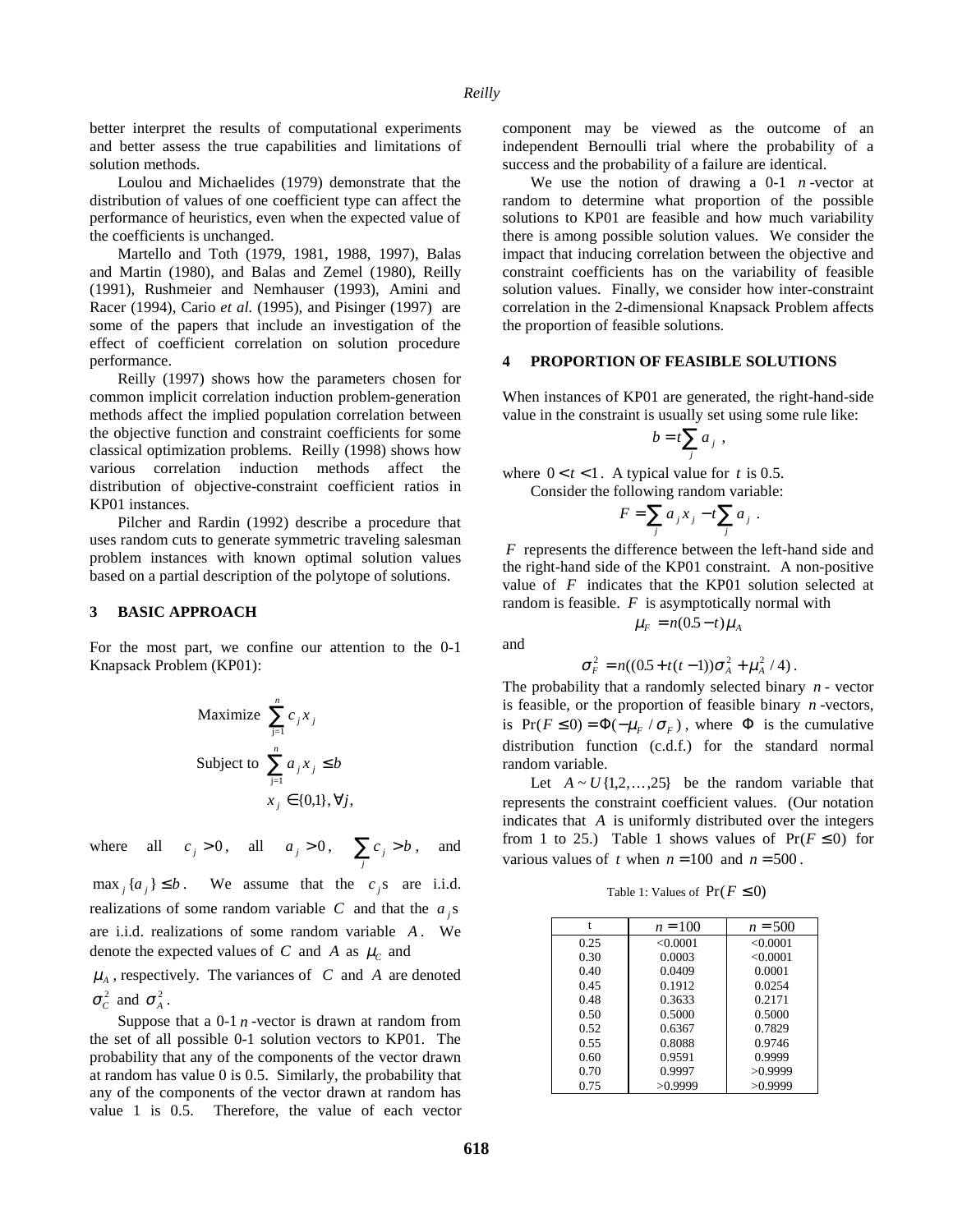Note that  $Pr(F \le 0)$  changes dramatically as  $|0.5 - t|$ increases, especially for large values of *n* . This suggests that KP01 test problems generated with the same value of *t* and different values of *n* may not be comparable.

Optimization problems with very many or very few feasible solutions tend to be relatively easy to solve with an enumerative procedure (e.g., branch and bound). If nearly all solutions are feasible, a greedy procedure for selecting variables to be set to 1 will likely be quite effective. If very few solutions are feasible, then it is unlikely that there will be many deep searches along any branches in the solution tree. We conclude that values of  $Pr(F \le 0)$  that are neither small nor large would likely be associated with relatively challenging KP01 instances. However, we do not think that this measure of test problem difficulty alone will fully explain the observed performances of enumerative methods on KP01 instances. Other measures of problem characteristics or problem difficulty should be considered as well.

#### **5 VARIABILITY OF SOLUTION VALUES**

We use the same approach that we used in the last section to quantify the variability of KP01 solution values. Consider the following random variable:

$$
V = \sum_j c_j x_j ,
$$

which is asymptotically normal with

 $\mu_V = n \mu_C / 2$ 

and

$$
\sigma_V^2 = n(2\sigma_C^2 + \mu_C^2)/4.
$$

We see that the variability of the objective function coefficients and the expected value of the those coefficients determines the variability of the solution values of all possible KP01 solutions. The relative variability in solution values may determine how effective certain bounding and dominance criteria may be.

Reilly (1998) studies the relative variability in solution values of KP01 instances under various problemgeneration schemes by examining the distribution of the random variable  $C/A$ .

## **6 EFFECT OF CORRELATION**

In many KP01 papers, the effect of correlation on solution procedure performance is addressed. Examples of such papers include Martello and Toth (1979, 1988, 1997), Balas and Zemel (1980), Pisinger (1997), and Reilly (1991, 1993, 1998). Generally, KP01 instances are more difficult to solve when there is strong positive correlation between the objective and constraint coefficients. We determine how objective-constraint correlation may effect the variability of feasible solution values. In addition, we consider the proportion of feasible solutions for the 2dimensional Knapsack Problem and how it is affected by the inter-constraint correlation.

### **6.1 On variability of solution values**

To assess the impact that objective-constraint correlation has on the proportion of feasible solutions to KP01, we calculate the joint probability that a randomly selected 0-1 *n* -vector is feasible and that its solution value falls within a specified range.

Let  $A \sim U\{1, 2, ..., 50\}$  and  $C \sim U\{1, 2, ..., 100\}$  be the random variables representing the distributions of coefficients values. Also let  $n = 100$  and  $t = 0.50$ . (Note that  $Pr(F \le 0) = 0.50$ . Table 2 shows values of the probabilities  $Pr(F \le 0.08\mu_V \le V \le 1.1\mu_V)$  for different values of  $Corr(A, C)$ . Table 3 shows similar values of the probability  $Pr(F \leq 0, V \geq 1.1\mu_V)$ .

Table 2: Values of  $Pr(F \le 0.08\mu_V \le V \le 1.1\mu_V)$ 

| Corr(A,C) | Probability |
|-----------|-------------|
| $-0.9998$ | 0.3949      |
| $-0.7499$ | 0.3996      |
| $-0.4999$ | 0.4044      |
| $-0.2499$ | 0.4096      |
| 0         | 0.4149      |
| 0.2499    | 0.4206      |
| 0.4999    | 0.4263      |
| 0.7499    | 0.4320      |
| 0.9998    | 0.4370      |

Table3: Values of  $Pr(F \le 0, V \ge 1.1\mu_V)$ 

| Corr(A,C) | Probability |
|-----------|-------------|
| $-0.9998$ | 0.0546      |
| $-0.7499$ | 0.0479      |
| $-0.4999$ | 0.0412      |
| $-0.2499$ | 0.0344      |
|           | 0.0276      |
| 0.2499    | 0.0209      |
| 0.4999    | 0.0143      |
| 0.7499    | 0.0082      |
| 0.9998    | 0.0031      |

We observe that as the objective-constraint correlation increases, the solution values tend to become more tightly bunched around  $\mu_V$ . This suggests that an enumerative algorithm would have more difficulty identifying an optimal solution. It also suggests that heuristic methods will work well on KP01 instances with strong, positive objective-constraint correlation because there are so many solutions with similar, attractive solution values.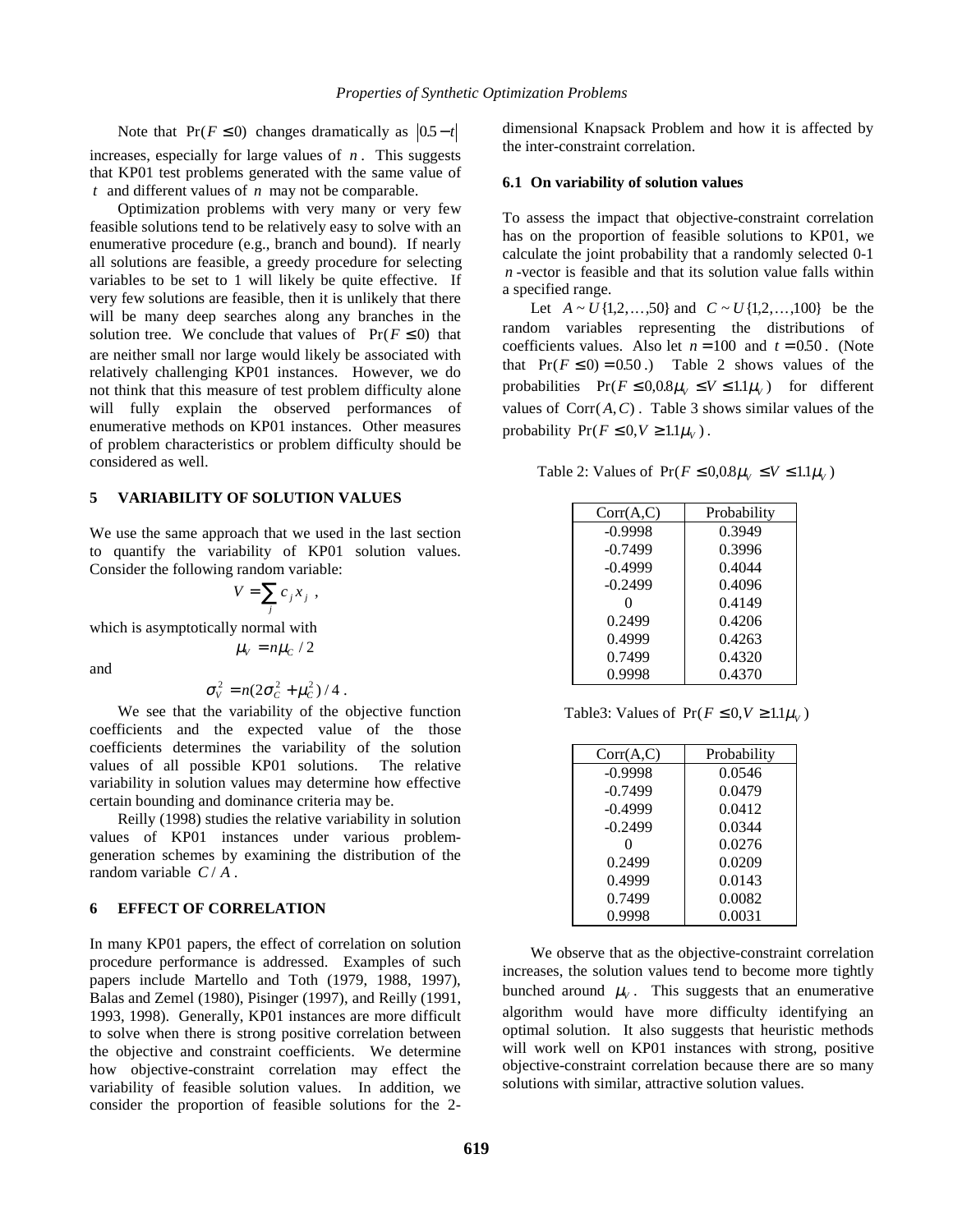Even though the probabilities shown in Tables 2 and 3 may not appear to change significantly, we must keep in mind that these probabilities represent the proportions of 2*<sup>n</sup>* possible solutions that are feasible and whose solution values fall in a specified range. A small change in these proportions may mean a huge increase in the number of feasible solutions with competitive solution values.

### **6.2 Between constraints**

We determine how inter-constraint correlation affects the proportion of feasible solutions to 2-dimensional Knapsack Problems by calculating the joint probability that both constraints are satisfied.

Let  $A_1 \sim U\{1, 2, ..., 40\}$  and  $A_2 \sim U\{1, 2, ..., 15\}$  be the random variables representing the coefficient values in the first and second constraints, respectively. Suppose that  $n = 100$ . Table 4 shows values of  $Pr(F_1 \le 0, F_2 \le 0)$  for different correlation levels and different combinations of  $t_1$  and  $t_2$  values.

We see in Table 4 that the proportion of feasible solutions increases as the inter-constraint correlation increases. This makes sense because, as the correlation increases, the constraints become increasingly similar. We see that

$$
Pr(F_1 \le 0, F_2 \le 0) \ne Pr(F_1 \le 0) Pr(F_2 \le 0)
$$

because  $F_1$  and  $F_2$  are correlated even if  $A_1$  and  $A_2$  are uncorrelated.

|                  | $t_1 = 0.48$ | $t_1 = 0.50$ | $t_1 = 0.52$ |
|------------------|--------------|--------------|--------------|
| $Corr(A_1, A_2)$ | $t_2 = 0.53$ | $t_2 = 0.50$ | $t_2 = 0.47$ |
| $-0.9975$        | 0.3227       | 0.3397       | 0.2578       |
| $-0.7481$        | 0.3299       | 0.3509       | 0.2650       |
| $-0.4988$        | 0.3369       | 0.3627       | 0.2720       |
| $-0.2494$        | 0.3438       | 0.3753       | 0.2789       |
|                  | 0.3503       | 0.3890       | 0.2854       |
| 0.2494           | 0.3562       | 0.4044       | 0.2913       |
| 0.4988           | 0.3610       | 0.4222       | 0.2961       |
| 0.7481           | 0.3635       | 0.4451       | 0.2986       |
| 0.9975           | 0.3637       | 0.4939       | 0.2988       |

Table 4: Values of  $Pr(F_1 \le 0, F_2 \le 0)$ 

# **7 DISCUSSION**

We recommend an approach that allows experimenters to determine what properties the synthetic optimization problems they intend to generate will have before any test problems are generated or solved. With this capability, experimenters can compare the characteristics of their test problems to those of practical problem instances. In addition, knowledge of these properties may facilitate

better designed computational experiments and consequently better understanding of the capabilities and limitations of solution methods.

We think that our approach can facilitate better comparisons of solution procedure performance for different problem sizes (i.e., number of decision variables) and across problem classes. An experimenter can, for example, generate 100-variable and 500-variable KP01 instances with the same proportion of feasible solutions by appropriately varying *t* . An experimenter could also generate KP01 instances and 2-dimensional Knapsack Problem instances with the same proportion of feasible solutions to determine how the number of constraints affects the performance of a solution procedure.

KP01 instances tend to be quite challenging for a branch-and-bound routine when the objective-constraint correlation is strongly positive. KP01 solution values tend to be more similar under the same condition. This suggests that different types of test problems should be used to evaluate algorithms and heuristics. The test problems that present the greatest challenge for a branch-and-bound routine may be the same problems on which a greedy heuristic performs best.

Changing the distributions of coefficient values will change the measurements of properties that we consider here. An experimenter should not assume that the performance of a solution method is insensitive to the distribution of coefficient values.

One of the possible benefits to be realized from measuring test problem characteristics is new insights for designing solution procedures that can exploit the features of instances that are usually the most troubling for existing solution methods.

#### **REFERENCES**

- Amini, M. and M. Racer. 1994. Comparison of alternative solution methods for the generalized assignment problem. *Management Science* 40: 868-890.
- Balas, E. and C.H. Martin. 1980. Pivot and complement- a heuristic for 0-1 programming. *Management Science* 26: 86-96.
- Balas, E. and E. Zemel. 1980. An algorithm for large zeroone knapsack problems. *Operations Research* 28: 1130-1154.
- Banks, J., J.S. Carson, II, and B.L. Nelson. 1996. *Discreteevent system simulation*. 2d ed. Upper Saddle River, NJ: Prentice Hall.
- Cario, M., J.J Clifford, R.R. Hill, J. Yang, K. Yang, and C.H. Reilly. 1995. Alternative methods for generating synthetic generalized assignment problems. In *Proceedings of the 4th Industrial Engineering Research Conference*, ed. R. Uszoy and B.W. Schmeiser, 1080-1089. Institute of Industrial Engineers, Atlanta, Georgia.